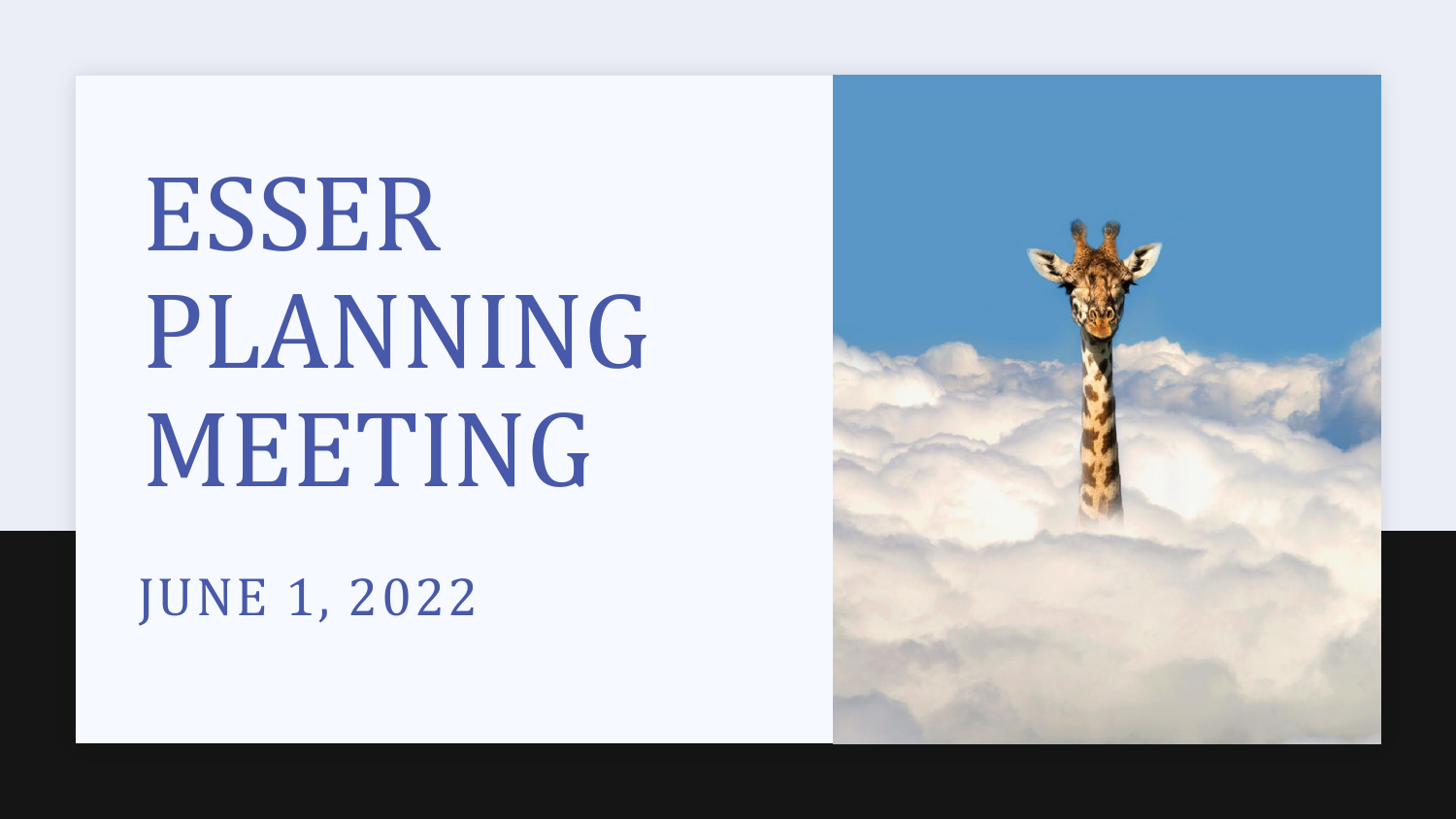# AGENDA

- •1. Review of Federal ESSER Grant Awards
- •2. Spending Challenges
- •3. USDE Extended Liquidation Waiver
- •4. Adjusted Spending Priorities
- •5. HVAC and Capital Project Update
- •6. Summer School Programs
- •7. 2022-2023 School Year Learning Loss Programs
- •8. Report Submission
- •9. Easing Funding Cliff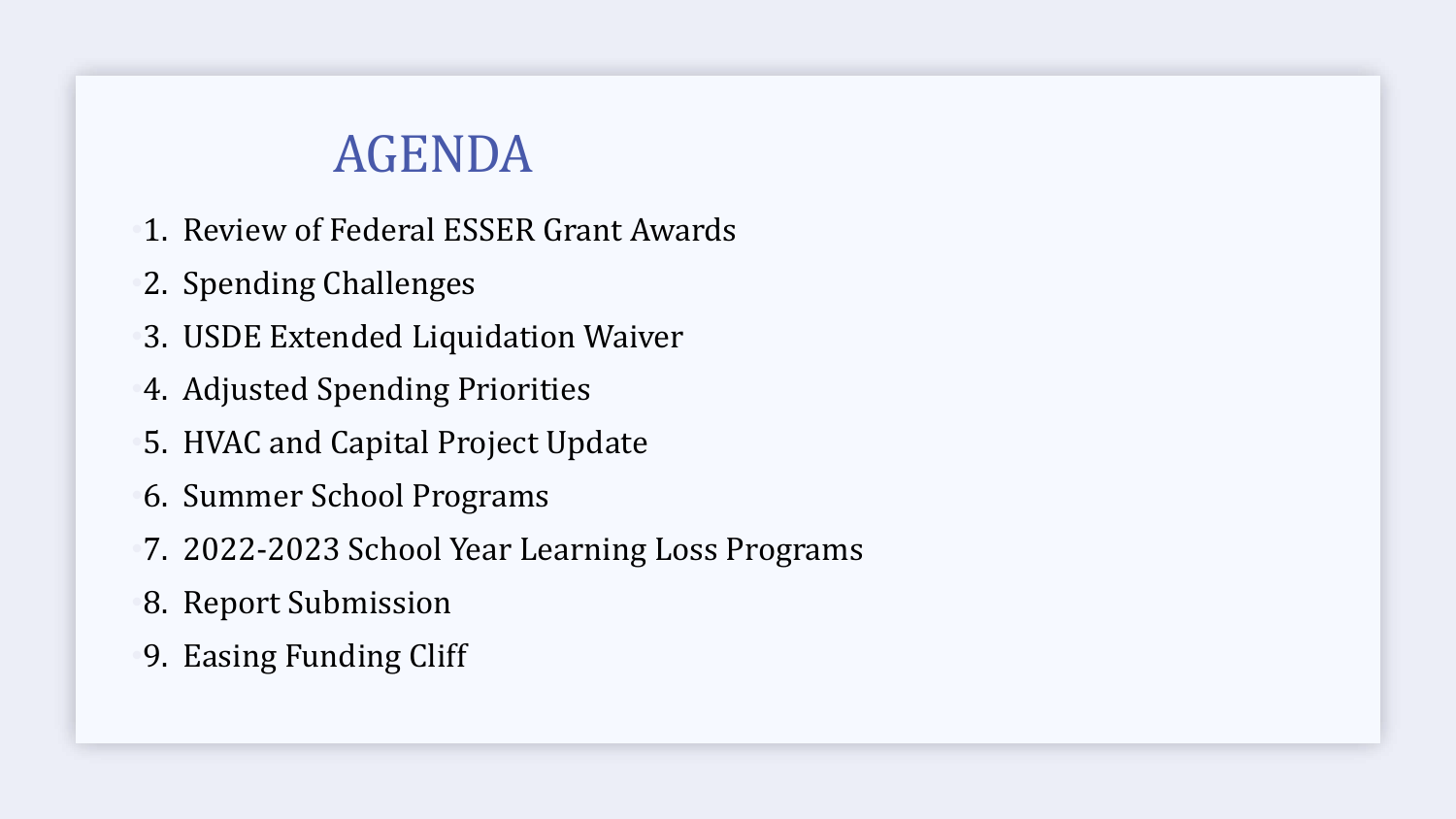REVIEW OF ESSER GRANT AWARDS - \$22,098,787 ESSER II - \$6,907,558 ARP ESSER SET ASIDE SUMMER SCHOOL - \$155,134 ARP ESSER SET ASIDE AFTER SCHOOL - \$155,134 ARP ESSER SET ASIDE SOCIAL EMOTIONAL LEARNING (SEL)- \$328,770 ARP ESSER SET ASIDE SEL PROFESSIONAL DEVELOPMENT - \$79,000 ARP ESSER SET ASIDE READING IMPROVEMENT - \$73,750 ARP ESSER SET ASIDE OTHER LEARNING LOSS – \$294,150 ARP HOMELESS CHILDREN AND YOUTH - \$65,882 (\$1,651 Reduction) ARP ESSER III - \$13,971,992 (Contains 20% Learning Loss Requirement) A-TSI (Additional Targeted Support and Improvement) - \$67,417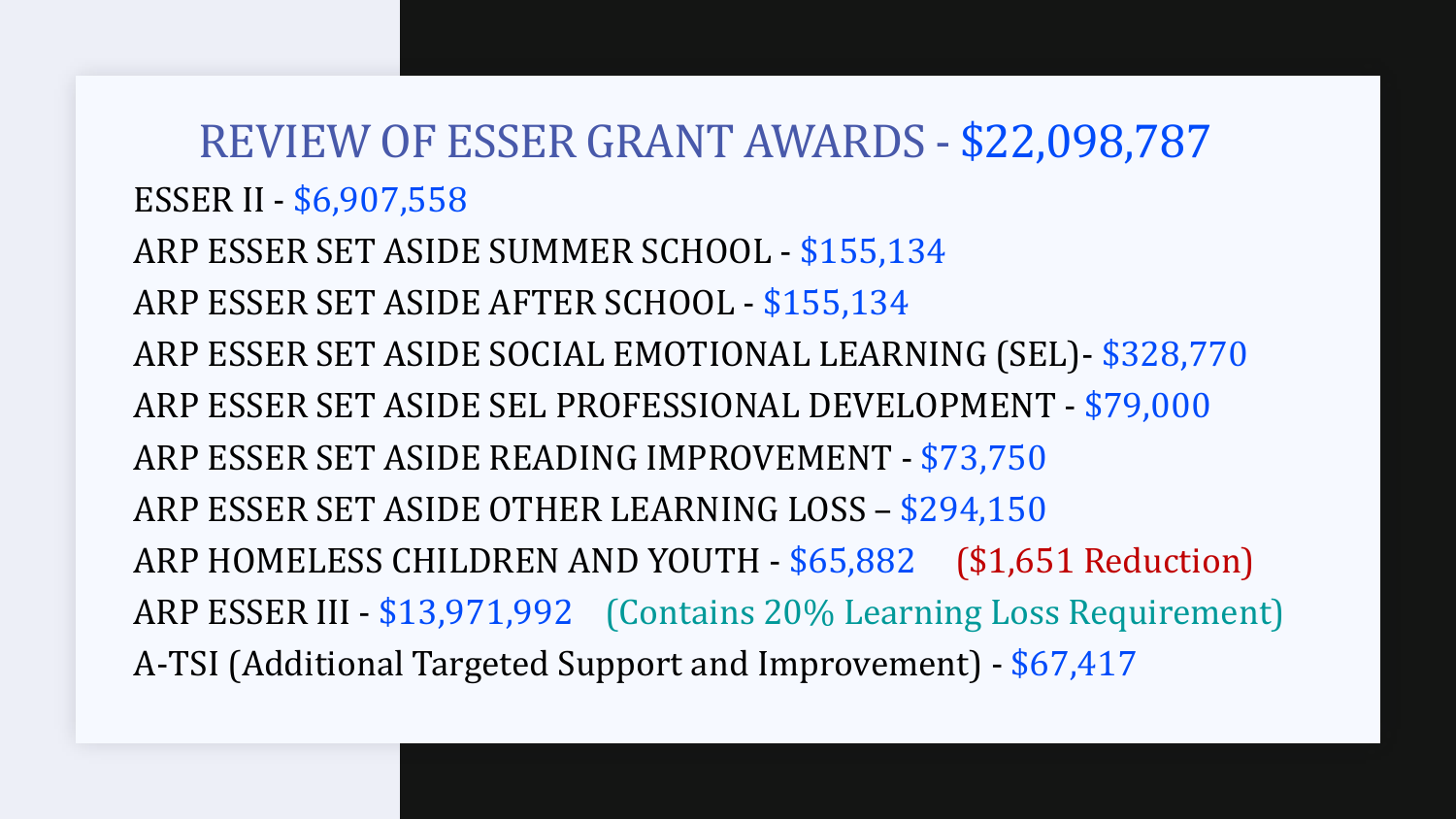# SPENDING CHALLENGES

- Quote & Bid Procurement Requirements
	- o Vendor Limitations
	- o Time Consuming
- Labor Shortage Insufficient Staffing to Operate Programs
	- o Reduced Workforce
	- o Staff 'Burn-out'
- Contractor Shortage
	- o Behavioral Specialists
	- o Therapists
	- o Counselors
	- o Substitutes
- Inventory Shortage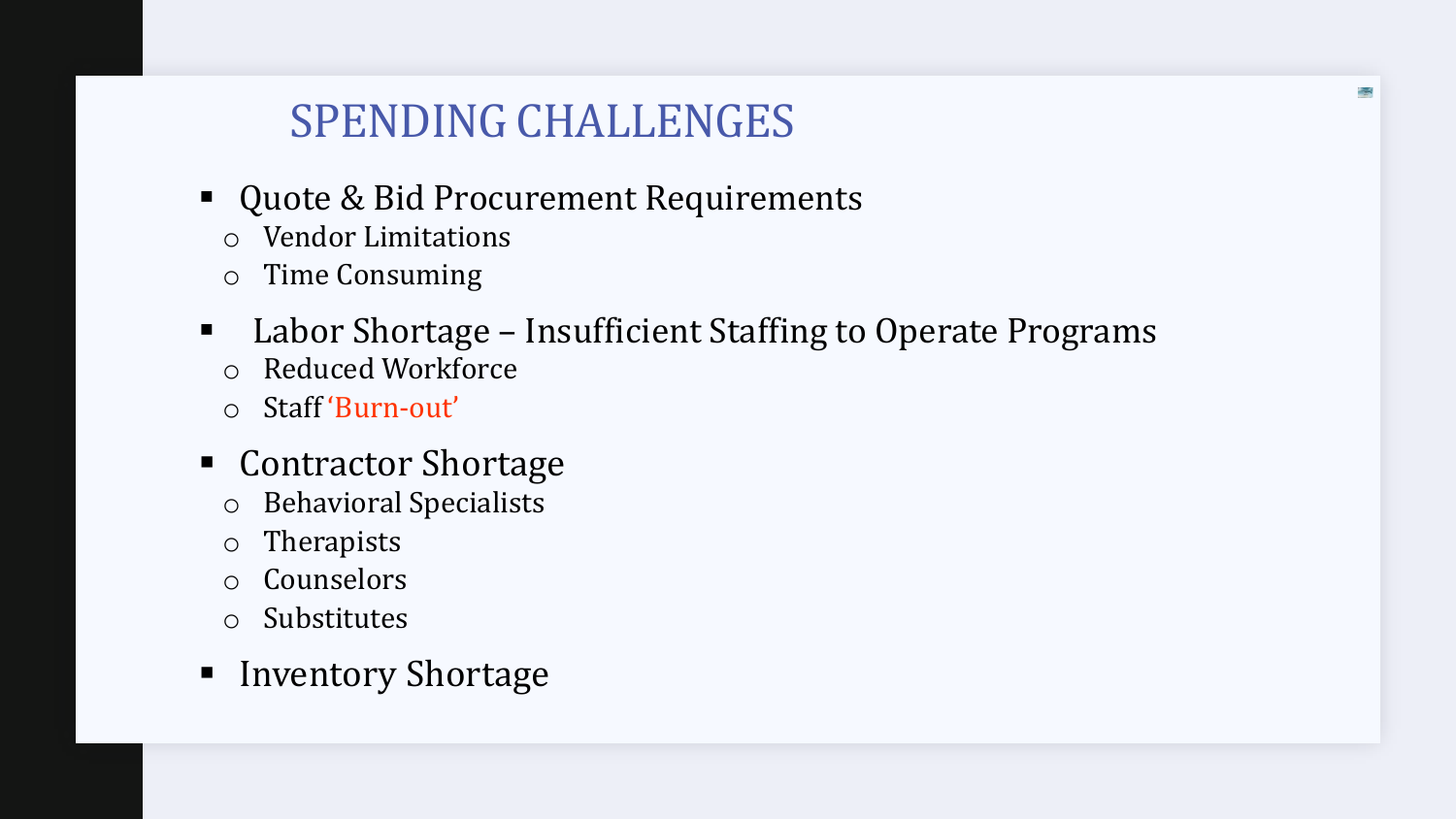# SPENDING CHALLENGES (Continued)

- Transportation/Delivery Delays
- Construction Coordination/Delays
- US Department of Education & PA Department of Education Rulings
	- Slow Response to Approval Requests
	- o Confusing Guidance

# **PDE Reporting**

o Develop Process to Track Data (Multi-level Involvement)

## **Dynamic Environments**

- o Economic Impacts (Fuel, Food, Family Lifestyles)
- o Continuous Program/Plan Reassessments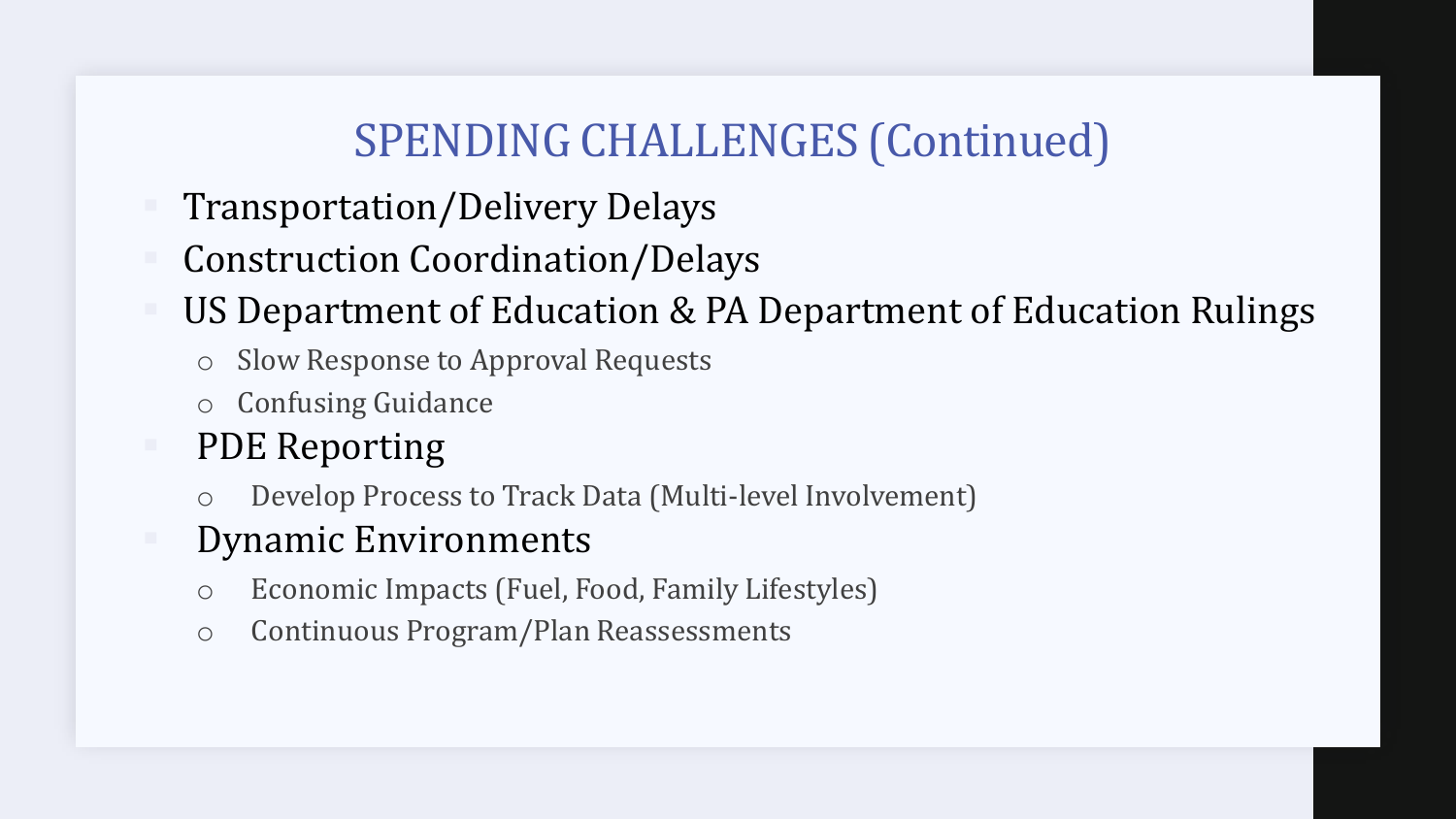# USDE ESSER LIQUIDATION WAIVER

- Response to Numerous Requests to Extend ESSER Spending Deadline
	- o USDE Does **Not** Possess Ability to Change Legislative Deadline
	- o **IS** Able to Provide Limited Flexibility for Liquidating ESSER Funds
		- School Districts May Apply for a "Late Liquidation" Extension of 18 Months or Longer
		- School District Must Demonstrate Extenuating Circumstances
		- Must Submit Written Request to State
		- Expenditure Must be Properly and Timely Obligated
		- Directed Toward Construction Projects But Delivery of Goods & Services Valid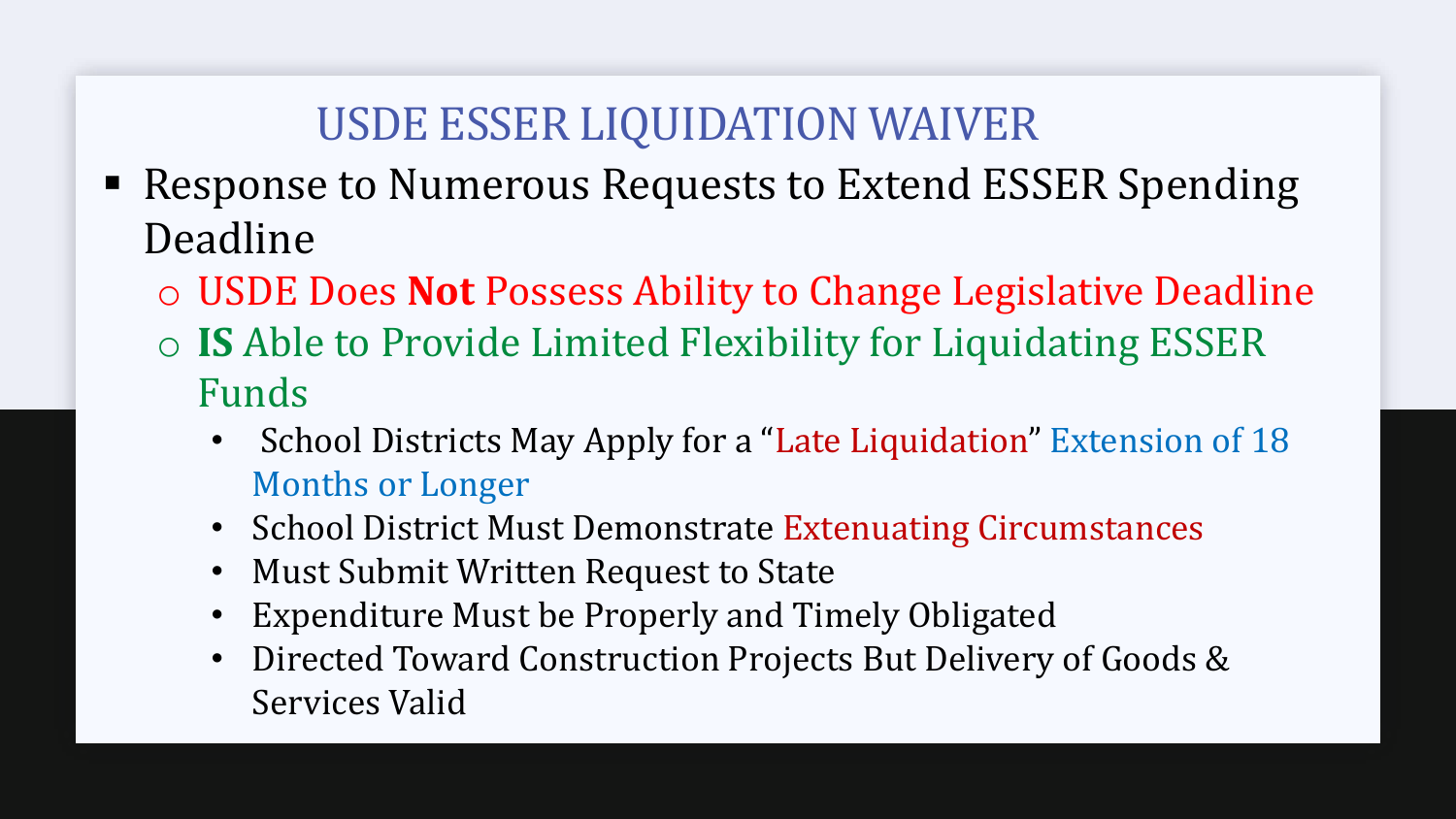## ADJUSTED SPENDING PRIORITIES

- Less Custodial Equipment and Supplies
- Increased Student Instructional Supplies
- Increased Student Support Services
	- o Teacher on Assignment
	- o Interventionists
	- o Behavioral Specialists
- Increased Staff Professional Development
	- o Instructional Coaches
	- o Literacy Coach
	- o Crisis Prevention & Intervention Training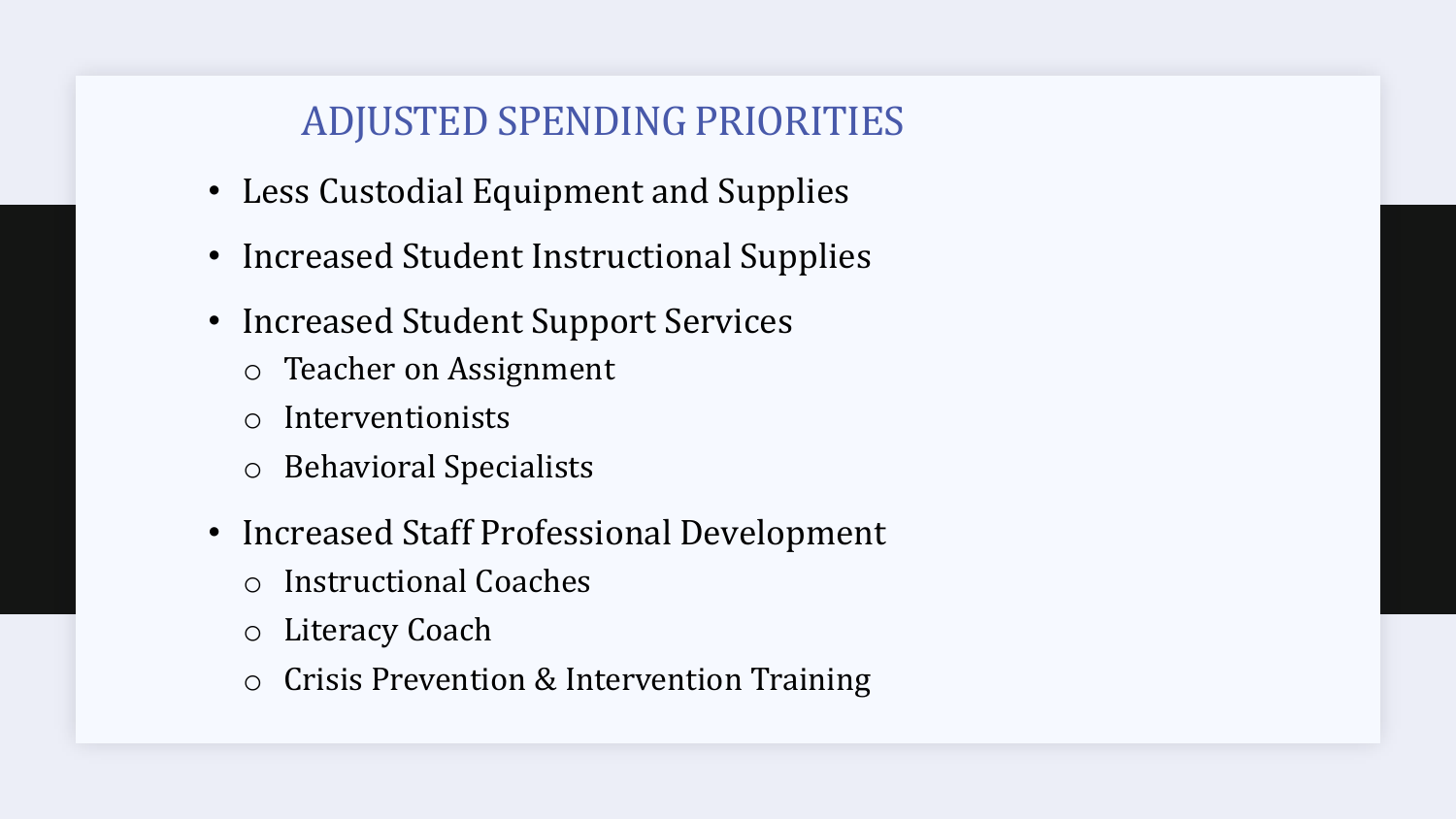# ADJUSTED SPENDING PRIORITIES (CONTINUED)

- Expand Student Summer Programs
- Expand Student Afterschool Programs
- Black Rock Retreat and Other Tutoring Programs
- Dual Enrollment Course Tuition and Fees
- Curriculum Revisions
- Obtain Enhanced Assessment Tools
- HVAC Upgrades
- Custodial, Technology and Behavioral Specialist Staff Payroll/Benefits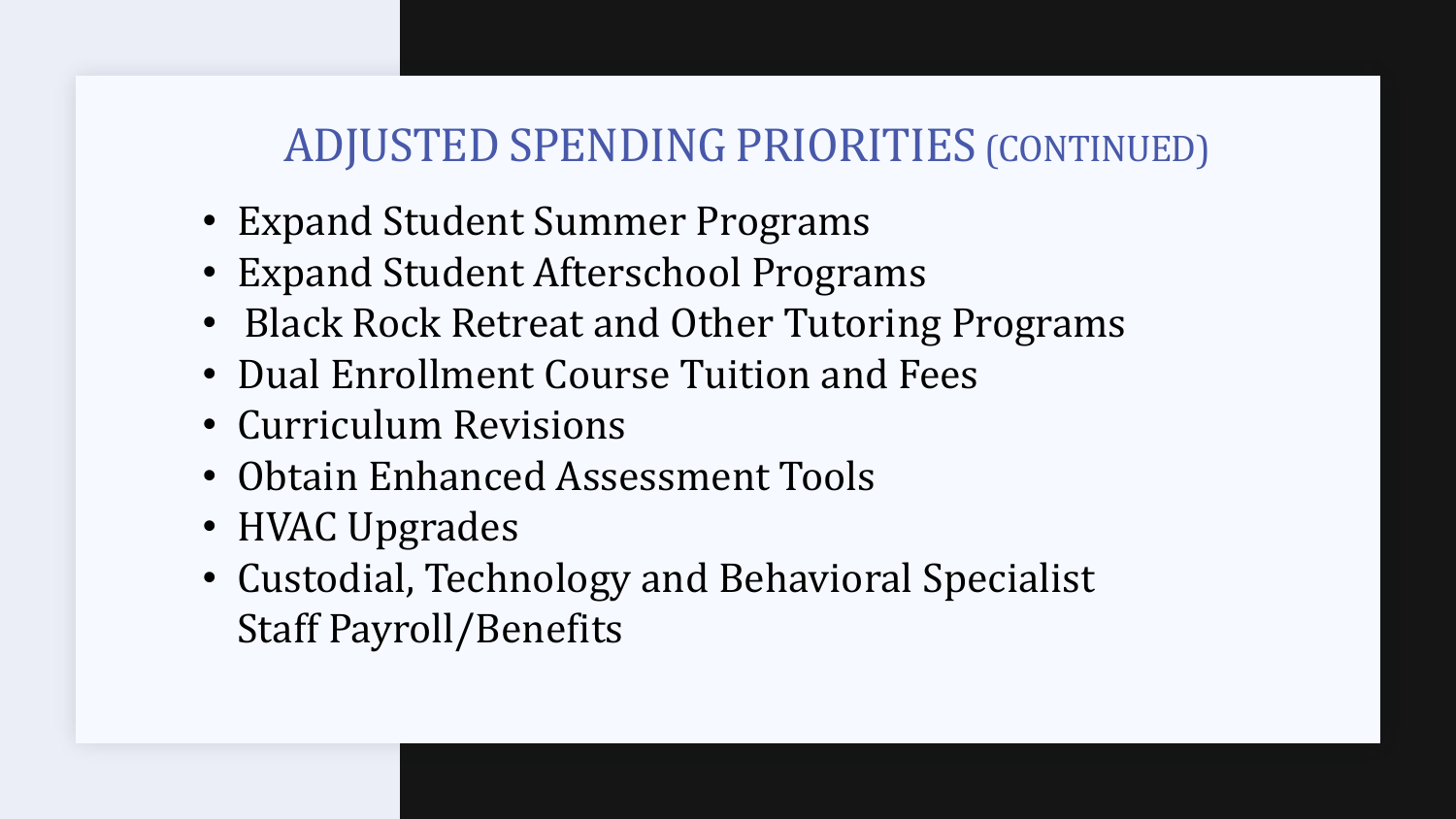## ESSER FUNDED HVAC AND CAPITAL PROJECT UPDATE

#### ✓Quarryville Elementary School Automatic Temperature Control System COMPLETED

✓Swift Middle School Water System Upgrade

#### IN PROGRESS

✓Bart Colerain Elementary School HVAC Upgrade

IN PROGRESS – Completion date Fall 2022

✓Clermont Elementary School / Swift Middle School HVAC Upgrade Work to begin summer 2023

✓High School HVAC Upgrade

• Work to begin summer 2023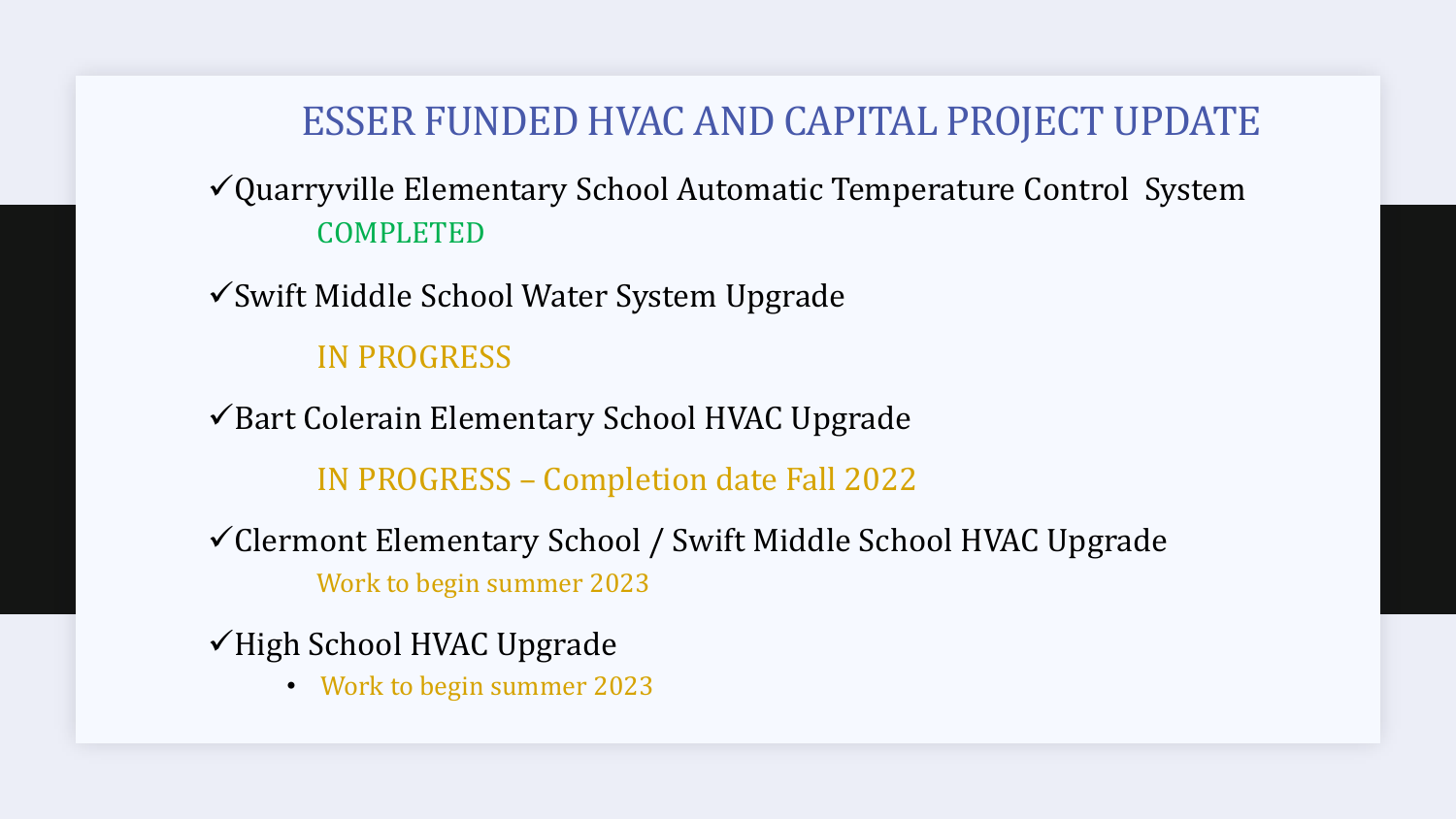## SUMMER 2022 STUDENT INSTRUCTIONAL PROGRAMS

- ◦High School Learning Loss (ESSER)
- ◦High School College Career Counselor (ESSER)
- ◦High School Credit Recovery Courses (ESSER)
- Middle School Science Program (ESSER)
- Middle School Learning Loss (ESSER)
- Compensatory Education (ESSER)
- Elementary Reading Program (Title 1 Funded for 2022)
- Extended School Year Program (IU13 IDEA Funded)
- Migratory Student Instructional Program (Millersville University)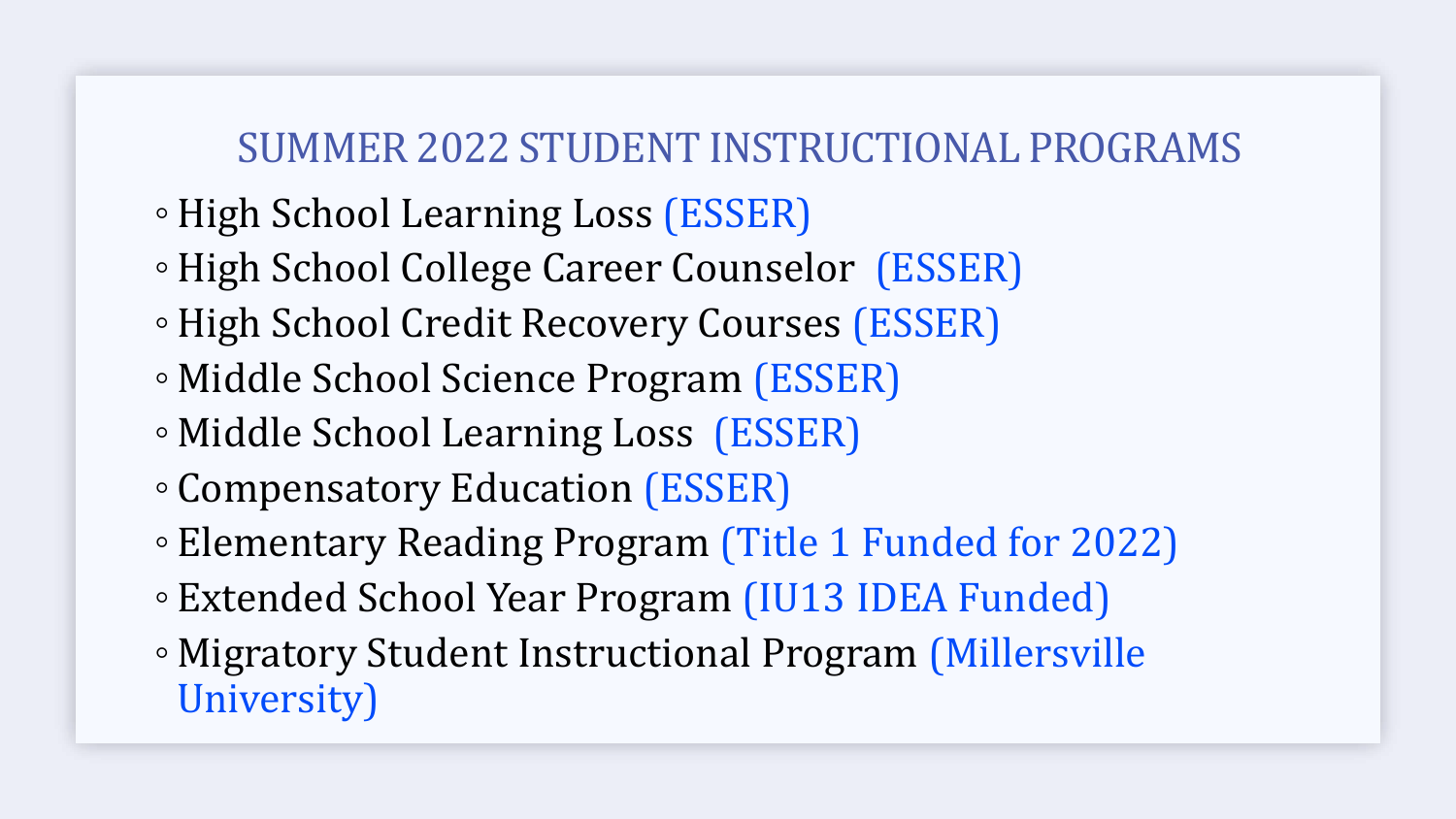#### 2022-2023 SCHOOL YEAR PROGRAMS

High School College Career Counselor (TITLE 4) High School Credit Recovery Courses (ESSER) High School Afterschool and Tutoring (ESSER) High School Dual Enrollment Courses (ESSER) Middle School Afterschool and Tutoring (ESSER) Black Rock Retreat Tutoring Program (ESSER) Elementary Reading and Tutoring (Title 1 and ESSER) Early Intervention (Title 1)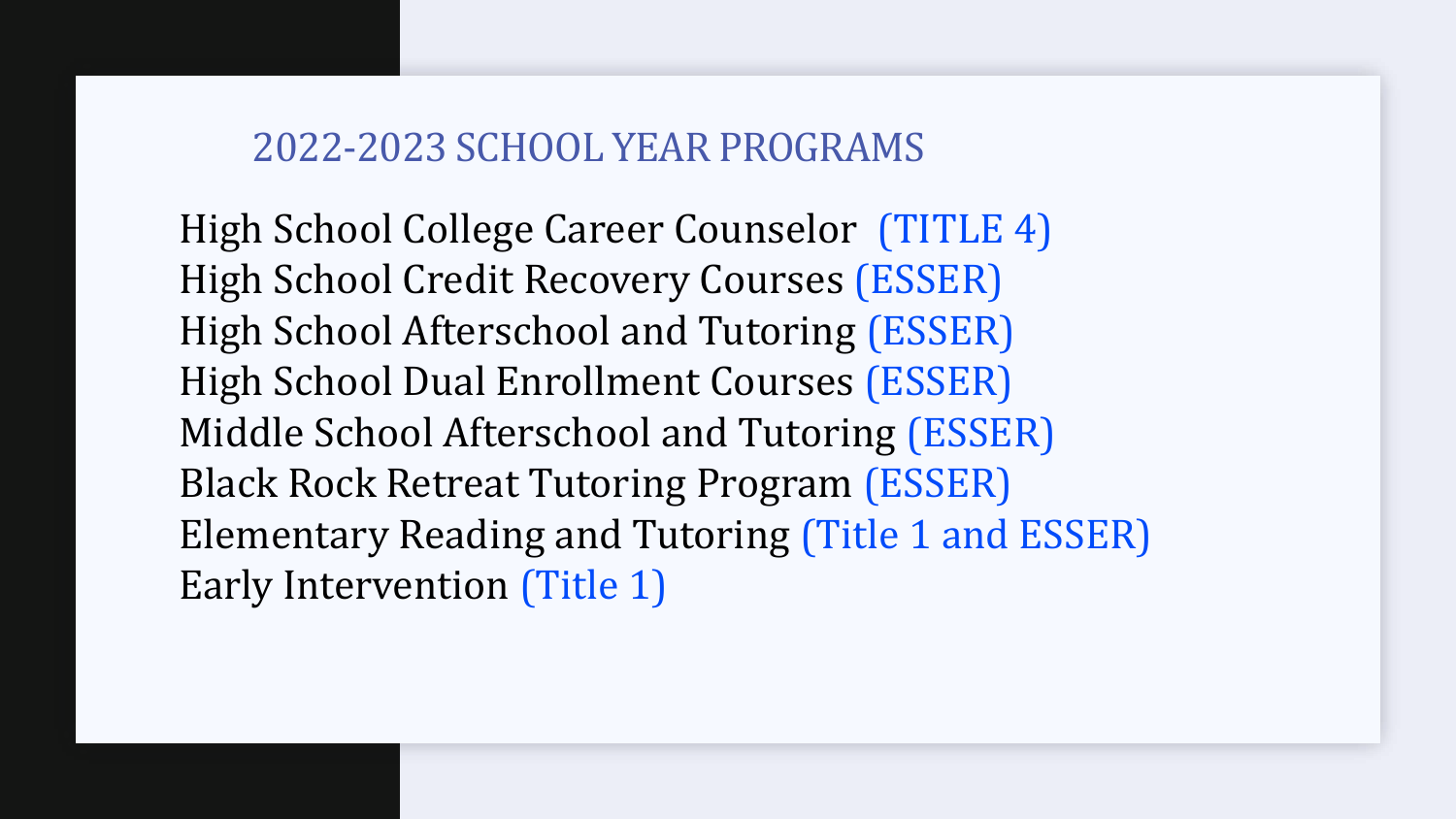# ESSER Reports

## May 2022 Report Submitted Included:

- Award Total for Each ESSER Grant
- Amount Expended to Date
- **Obligated Amount to Date**
- Identified Learning Loss Activities/Interventions Funded
- Number of Fulltime Staff Impacted by Funds
- Number and Demographic Subgroup of Students Impacted by Funds

Financial Reports Due Quarterly and Additional Reports Annually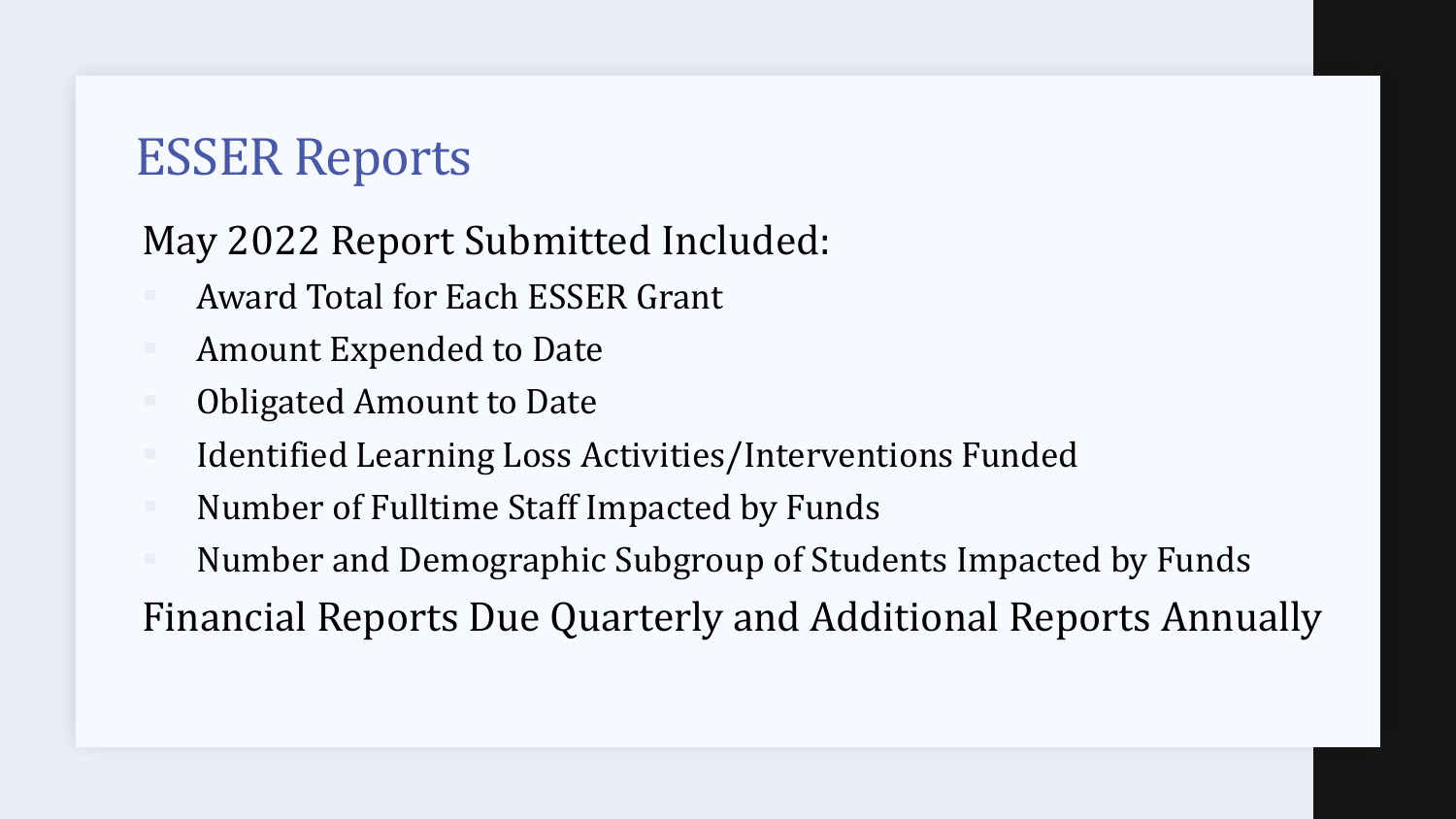### EXTRACTED PDE ESSER REPORT SECTION

#### 3.a ESSER Mandatory Subgrants to LEAs

| <b>ESSER I TOTAL AWARD</b> | 1,554,200.00 |
|----------------------------|--------------|
|                            |              |

#### 3.b1 Amount of LEA expenditures

| <b>ACADEMIC SOCIAL EMOTIONAL</b> | 787,791.66   |  |  |  |
|----------------------------------|--------------|--|--|--|
| MENTAL HEALTH SUPPORT            | 34,089.71    |  |  |  |
| OPERATIONAL CONTINUITY           | 724,178.63   |  |  |  |
| PHYSICAL HEALTH/SAFETY           | 8,140.00     |  |  |  |
| <b>TOTAL ESSER I EXPENDED</b>    | 1,554,200.00 |  |  |  |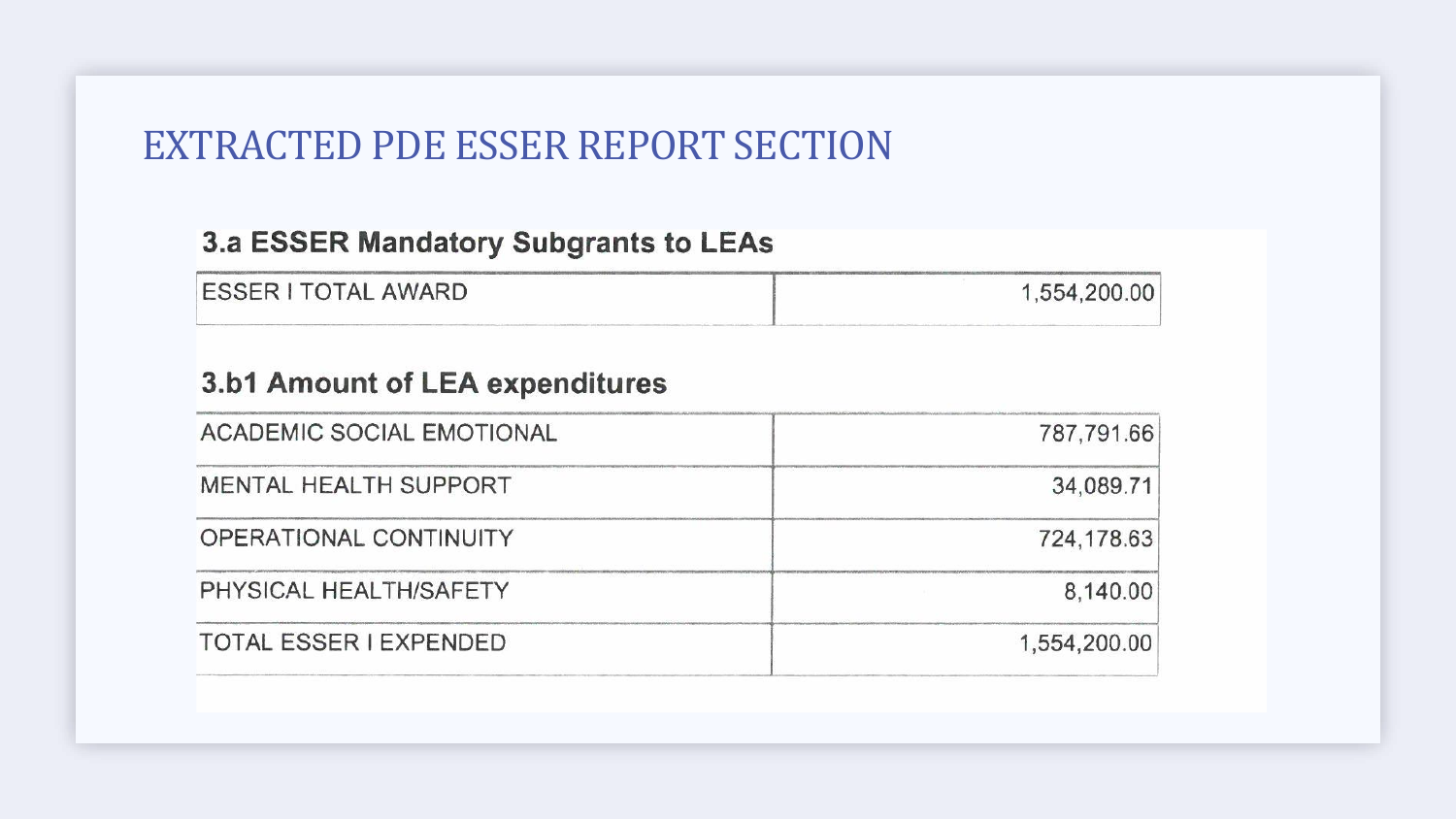#### 3.b9 Reengaging Students Activities

| <b>REENGAGING STUDENTS: HOW</b> | <b>INDICATOR</b> |  |  |  |  |
|---------------------------------|------------------|--|--|--|--|
| COMMUNITY-BASED                 |                  |  |  |  |  |
| <b>OTHER</b>                    |                  |  |  |  |  |
| <b>CREDIT RECOVERY</b>          |                  |  |  |  |  |
| <b>CURRICULAR STRATEGIES</b>    |                  |  |  |  |  |
| <b>HOME INTERNET</b>            |                  |  |  |  |  |
| <b>HOMELESS LIAISON</b>         |                  |  |  |  |  |
| <b>OUTREACH</b>                 |                  |  |  |  |  |

#### 3.b10 LEA Hiring and Retention of Specific Positions

| AMOUNT EXPENDED FOR STAFF                |              |  |  |  |
|------------------------------------------|--------------|--|--|--|
| <b>TOTAL AMOUNT</b>                      | 700,328.40   |  |  |  |
| SPECIAL ED AND RELATED SERVICE PERSONNEL | <b>COUNT</b> |  |  |  |
| <b>ADMIN STAFF</b>                       | 0.00         |  |  |  |
| <b>BILINGUAL/ESL</b>                     | 0.00         |  |  |  |
| <b>CLASSROOM EDUCATORS</b>               | 0.00         |  |  |  |
| COUNSELORS/PSYCHOLOGISTS                 | 0.00         |  |  |  |
| <b>NURSES</b>                            | 0.00         |  |  |  |
| <b>PARAPROFESSIONALS</b>                 | 0.00         |  |  |  |
| <b>SHORT TERM CONTRACTORS</b>            | 0.00         |  |  |  |
| <b>SPECIAL EDUCATORS</b>                 | 0.20         |  |  |  |
| SUPPORT PERSONNEL                        | 10.00        |  |  |  |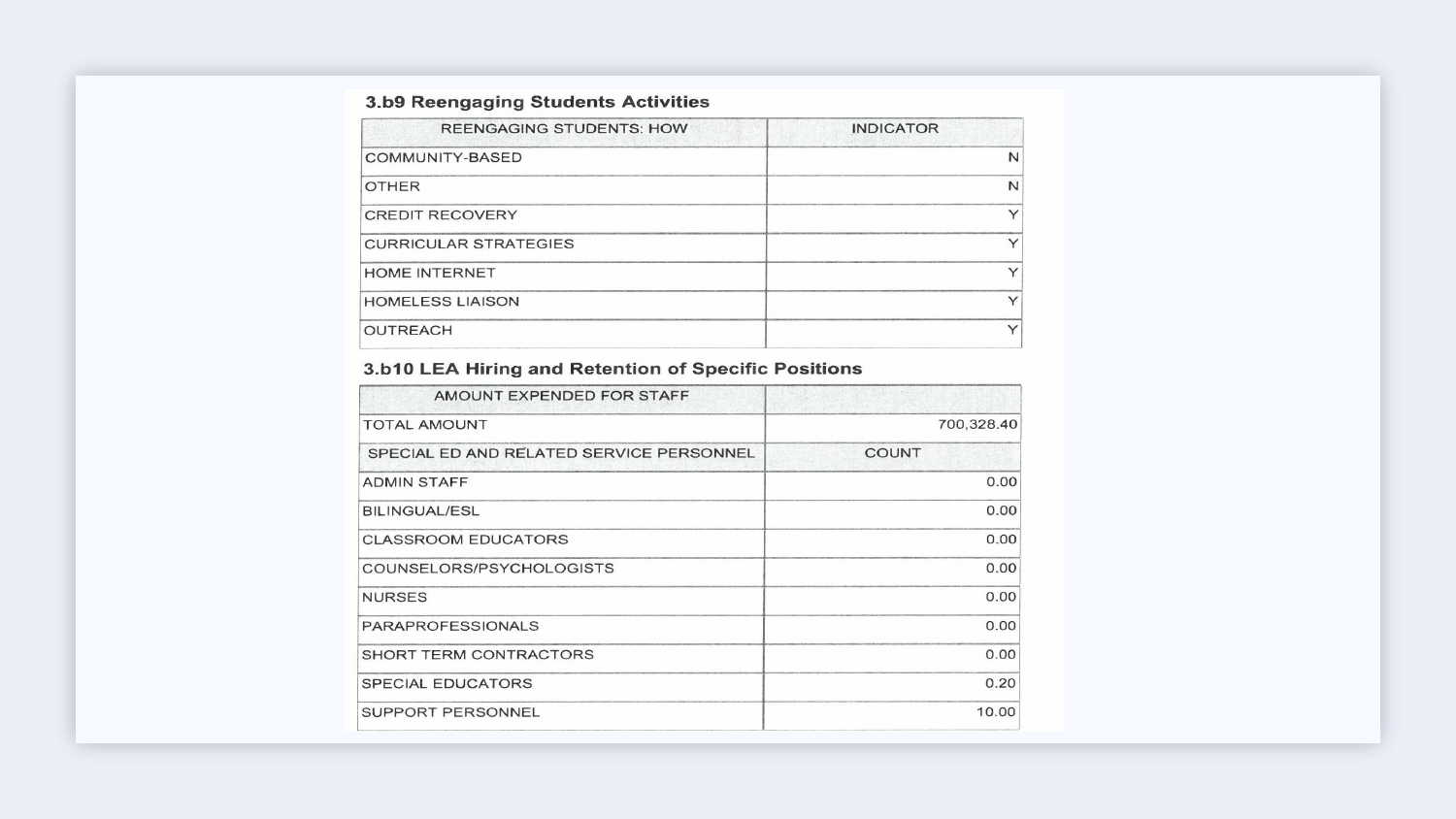#### EXTRACTED PDE ESSER REPORT SECTION (Continued)

#### 4.b2 Total Student Enrollment by Demographic Subgroup

| E   | INCOME<br>><br>$\vec{o}$ | $\vec{u}$ | FOSTER | <b>ANT</b><br><b>MIGR</b> | ESS<br>HOMEL | $\zeta$<br>IAN ALASK<br>ATIVE NO<br>HISPANIC<br>$\overline{S}$<br>ERIC<br>$\equiv$<br>ヺ | ASIAN NOT       | ž<br>$\frac{R}{C}$<br>$\circ$<br>$-$<br>ァ<br>$\mathsf{Z}$<br><b>CK</b><br>$\overline{N}$<br>RISP <sub>N</sub><br>c<br>L<br>$\overline{a}$<br>山工<br>$\equiv$ | ANY<br>HISPANIC/<br>RACE | ⇁<br>--<br>ŏ<br>=<br>$\overline{\omega}$ | <b>IHITE NOT</b><br>HISPANIC | TI RACIAL<br>HISPANIC<br>NUL <sup>-</sup> | STUDENT<br>COUNT |
|-----|--------------------------|-----------|--------|---------------------------|--------------|-----------------------------------------------------------------------------------------|-----------------|-------------------------------------------------------------------------------------------------------------------------------------------------------------|--------------------------|------------------------------------------|------------------------------|-------------------------------------------|------------------|
| 584 | 1374                     | 94        |        | 38                        | 83           |                                                                                         | 12 <sub>1</sub> | 55                                                                                                                                                          | 302                      |                                          | 2738                         | 68                                        | 3182             |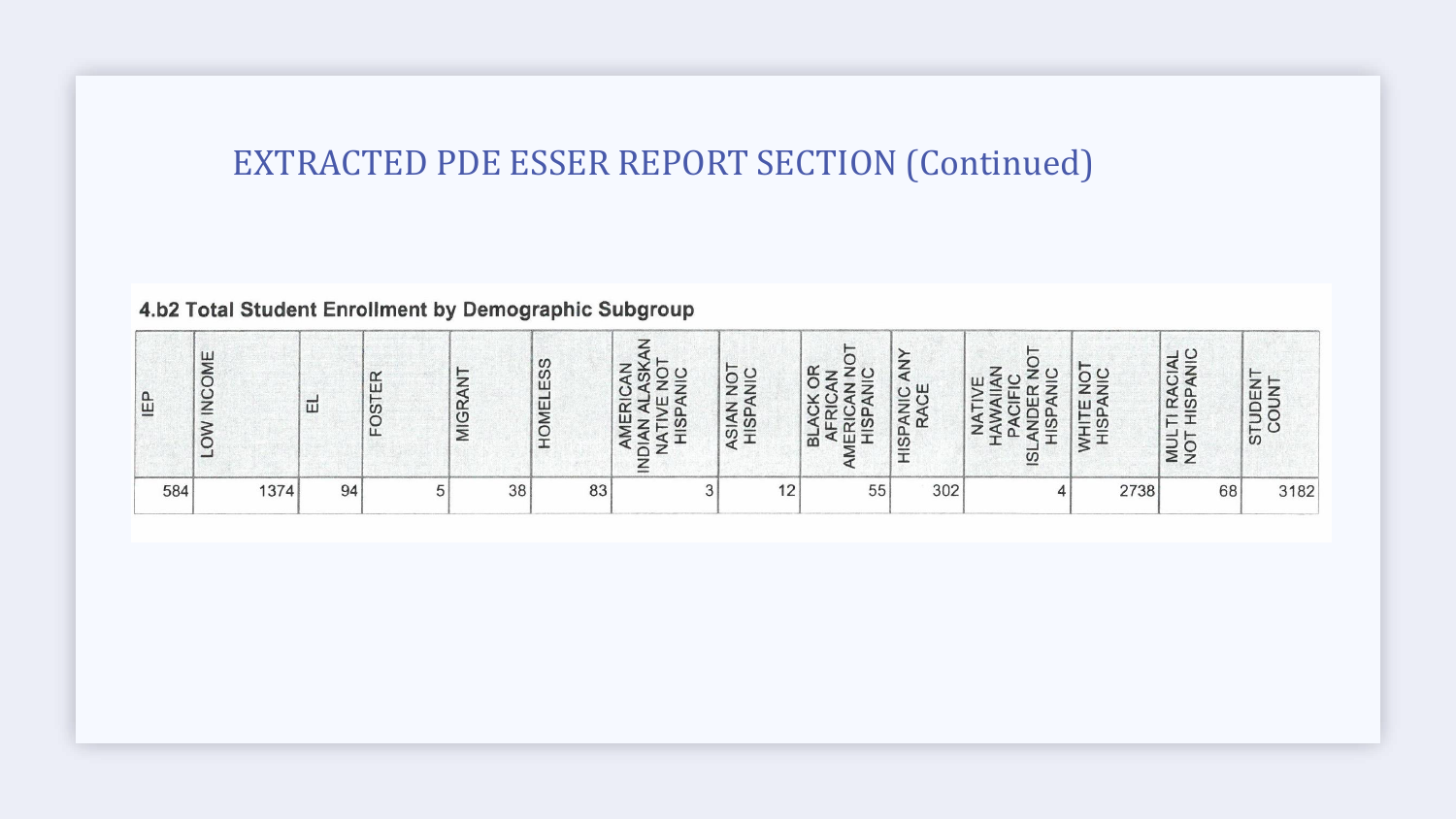# EASING THE ESSER FUNDING CLIFF

- ❑ Contract additional staff
	- Do not increase number of employees; may not be able to maintain in future
- $\Box$  Spend funds on items and services that provide a future benefit (positive return on investment)
	- Professional development activities may increase productivity and efficiencies of staff in future
	- HVAC upgrades should reduce operating costs in future
	- Fund future curriculum revision costs now to reduce future expenditures
- ❑ Blend funds with other sources to broaden use
- $\Box$  Fund eligible operating costs and utilize district funds for other purposes